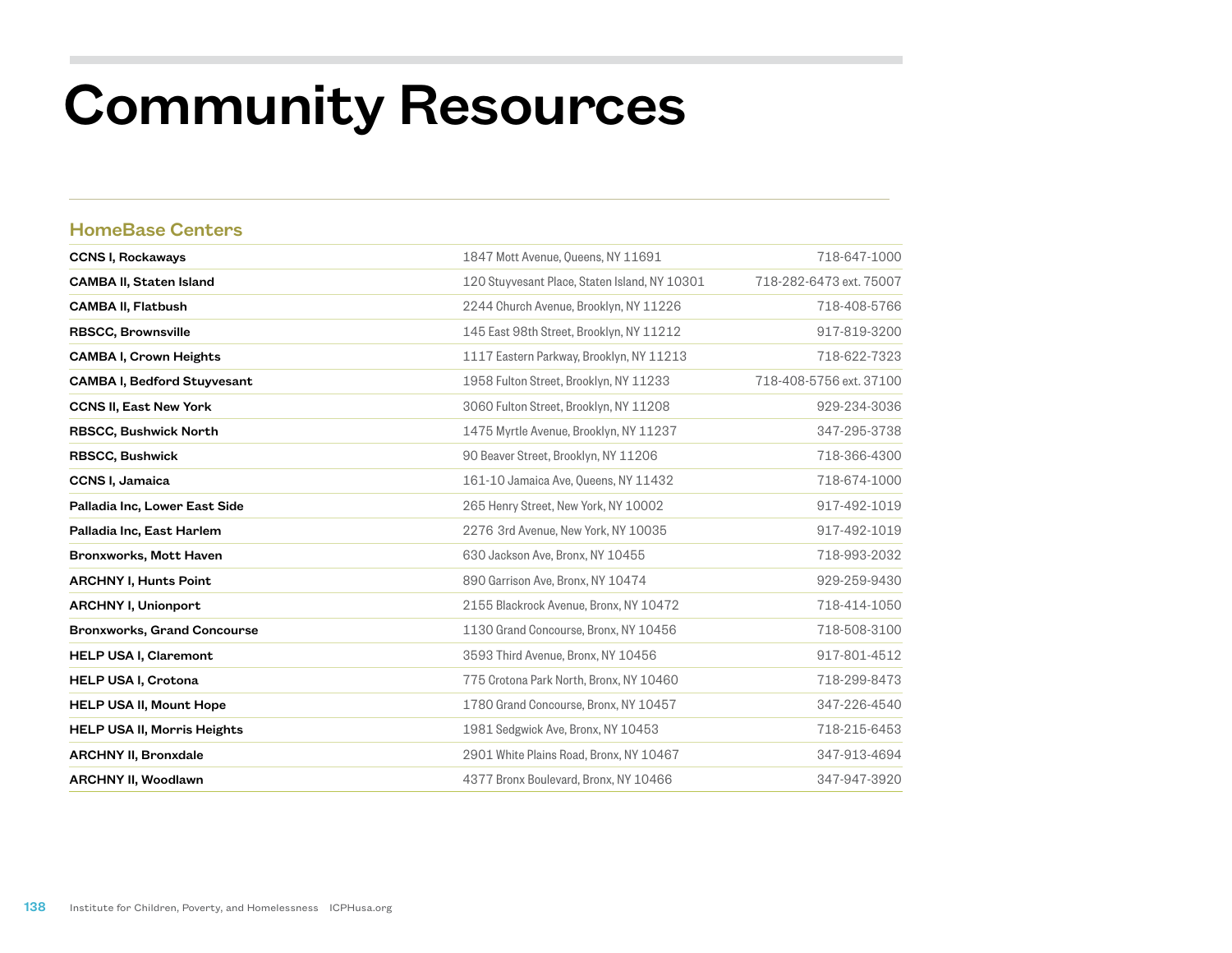## Runaway and Homeless Youth Centers

| Ali Forney Center              | Ages 16-24 | 321 West 125th Street, New York, NY 10027   | 212-206-0574           |
|--------------------------------|------------|---------------------------------------------|------------------------|
| <b>Cardinal McCloskey</b>      | Ages 16-24 | 333 East 149th Street, Bronx, NY 10451      | 718-993-5495           |
| <b>Covenant House New York</b> | Ages 16-20 | 460 West 41st Street, New York, NY 10036    | 212-613-0300 ext. 0531 |
| <b>Covenant House New York</b> | Ages 16-20 | 427 West 52nd Street, New York, NY 10019    | 212-613-0300 ext. 0532 |
| <b>Project Hospitality</b>     | Ages 16-24 | 126 Bennett Street, Staten Island, NY 10301 | 718-876-4752           |
| Safe Horizon, Inc              |            | 33 Essex St, New York, NY 10002             | 646-602-6404           |
| Safe Horizon, Inc.             | Ages 16-24 | 209 West 125th Street, New York, NY 10027   | 212-695-2220           |
| Safe Horizon, Inc.             | Ages 16-20 | 209 West 125th Street, New York, NY 10027   | 917-507-1562           |
| Safe Space NYC, Inc            | Ages 16-24 | 89-74 162nd Street, Queens, NY 11432        | 718-526-2400           |
| <b>SCO Family of Services</b>  | Ages 16-24 | 89 South 10th Street, Brooklyn, NY 11221    | 718-384-7083           |
| <b>The Door</b>                | Ages 16-24 | 121 6th Avenue, New York, NY 10013          | 212-941-9090 ext. 3249 |

## Health Centers

| Ali Forney Center                                                      | Ages 16-24 | 321 West 125th Street, New York, NY 10027                                          | 212-206-0574                 |
|------------------------------------------------------------------------|------------|------------------------------------------------------------------------------------|------------------------------|
| <b>Cardinal McCloskey</b>                                              | Ages 16-24 | 333 East 149th Street, Bronx, NY 10451                                             | 718-993-5495                 |
| <b>Covenant House New York</b>                                         | Ages 16-20 | 460 West 41st Street, New York, NY 10036                                           | 212-613-0300 ext. 0531       |
| <b>Covenant House New York</b>                                         | Ages 16-20 | 427 West 52nd Street, New York, NY 10019                                           | 212-613-0300 ext. 0532       |
| <b>Project Hospitality</b>                                             | Ages 16-24 | 126 Bennett Street. Staten Island. NY 10301                                        | 718-876-4752                 |
| Safe Horizon, Inc                                                      |            | 33 Essex St, New York, NY 10002                                                    | 646-602-6404                 |
| Safe Horizon, Inc                                                      | Ages 16-24 | 209 West 125th Street, New York, NY 10027                                          | 212-695-2220                 |
| Safe Horizon, Inc                                                      | Ages 16-20 | 209 West 125th Street, New York, NY 10027                                          | 917-507-1562                 |
| Safe Space NYC, Inc                                                    | Ages 16-24 | 89-74 162nd Street, Queens, NY 11432                                               | 718-526-2400                 |
| <b>SCO Family of Services</b>                                          | Ages 16-24 | 89 South 10th Street, Brooklyn, NY 11221                                           | 718-384-7083                 |
| <b>The Door</b>                                                        | Ages 16-24 | 121 6th Avenue, New York, NY 10013                                                 | 212-941-9090 ext. 3249       |
| <b>Brownsville Child Health Clinic</b>                                 |            | 259 Bristol Street, Brooklyn, NY 11212                                             | 718-495-7283/84/86/90        |
| <b>Health Centers</b><br><b>Bellevue Hospital Center</b>               |            | 462 First Avenue, New York, NY 10016                                               | 212-562-4141                 |
|                                                                        |            |                                                                                    |                              |
| <b>Bushwick Communicare</b><br><b>Bushwick Community Health Center</b> |            | 335 Central Avenue, Brooklyn, NY 11221<br>1420 Bushwick Avenue, Brooklyn, NY 11207 | 718-573-4860<br>718-919-1200 |
| <b>Coney Island Hospital</b>                                           |            | 2601 Ocean Parkway, Brooklyn, NY 11235                                             | 718-616-3000                 |
| Corona Medical Center                                                  |            | 104-04 Corona Avenue, Corona, NY 11368                                             | 718-334-6100                 |
| <b>Crown Heights Clinic</b>                                            |            | 1218 Prospect Place, Brooklyn, NY 11212                                            | 718-735-0561                 |
| <b>Cumberland Diagnostic &amp; Treatment Center</b>                    |            | 100 North Portland Avenue, Brooklyn, NY 11205                                      | 718-260-7500                 |
| Drew Hamilton Houses Health Center                                     |            | 2698 8th Avenue, New York, NY 10039                                                | 212-939-8950                 |
| East New York Diagnostic & Treatment Center                            |            | 2094 Pitkin Avenue, Brooklyn, NY 11207                                             | 718-240-0400/0499            |
| Eleanor Roosevelt Houses Child Health Clinic                           |            | 388 Pulaski Street, Brooklyn, NY 11206                                             | 718-452-1146                 |
| <b>Elmhurst Hospital Center</b>                                        |            | 79-01 Broadway, Elmhurst, NY 11373                                                 | 718-334-4000                 |
| Fort Greene Child Health Clinic                                        |            | 295 Flatbush Ave, Brooklyn, NY 11201                                               | 718-643-4487                 |
| Gouverneur Health                                                      |            | 227 Madison Street, New York, NY 10002                                             | 212-238-7000                 |
| <b>Grand Street Campuses</b>                                           |            | 850 Grand Street, Brooklyn, NY 11206                                               | 718-387-2701                 |
| Grant Houses Clinic                                                    |            | 3170 Broadway, New York, NY 10027                                                  | 212-678-2420                 |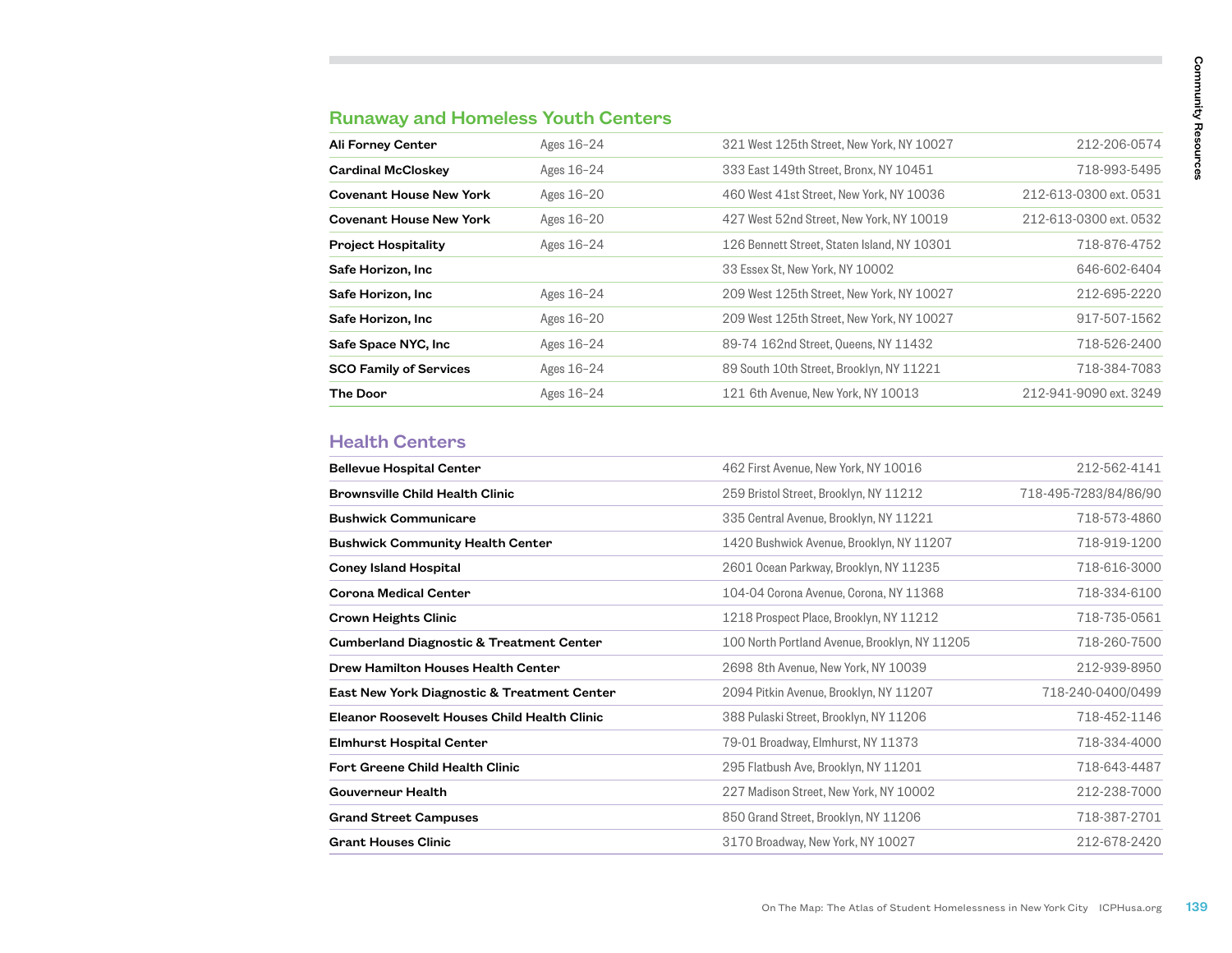| <b>Greenpoint Community Health Center</b>                | 875 New York Avenue, Brooklyn, NY 11222                     | 718-630-3220 |
|----------------------------------------------------------|-------------------------------------------------------------|--------------|
| <b>Gunhill Health Center</b>                             | 1012 East Gunhill Road, Bronx, NY 10469                     | 718-918-8850 |
| Harlem Hospital Center                                   | 506 Lenox Avenue, New York, NY 10037                        | 212-939-1000 |
| <b>Health Center at Tremont</b>                          | 1826 Arthur Avenue, Bronx, NY 10457                         | 718-918-8700 |
| <b>Homecrest Child Health Clinic</b>                     | 1601 Ave S, Brooklyn, NY 11212                              | 718-339-6243 |
| Jacobi Medical Center                                    | 1400 Pelham Parkway South, Bronx, NY 10461                  | 718-918-5000 |
| Jonathan Williams Houses Child Health Clinic             | 333 Roebling Street, Brooklyn, NY 11211                     | 718-387-6407 |
| <b>Judson Health Center</b>                              | 34 Spring Street, New York, NY 10012                        | 212-925-5000 |
| <b>Junction Medical Center</b>                           | 34-33 Junction Blvd, Queens, NY 11372                       | 718-334-6150 |
| Kings County Hospital Center                             | 451 Clarkson Avenue, Brooklyn, NY 11203                     | 718-245-3131 |
| La Clinica de Las Americas                               | 175 Nagle Avenue, New York, NY 10034                        | 212-544-2001 |
| La Clinica Del Barrio                                    | 413 E 120th Street, New York, NY 10035                      | 212-410-7940 |
| Lafayette Houses Child Health Clinic                     | 434 Dekalb Ave, Brooklyn, NY 11205                          | 718-638-8258 |
| <b>Lenox Avenue Health Center</b>                        | 115 West 116th Street, New York, NY 10026                   | 212-961-5740 |
| <b>Lincoln Medical &amp; Mental Health Center</b>        | 234 East 149th Street, Bronx, NY 10451                      | 718-579-5000 |
| Mariner's Harbor Family Health Center                    | 2040 Forest Avenue, Staten Island, NY 10303                 | 718-761-2060 |
| Metropolitan Hospital Center                             | 1901 First Avenue, New York, NY 10029                       | 212-423-6262 |
| Morrisania Diagnostic & Treatment Center                 | 1225 Gerard Avenue, Bronx, NY 10452                         | 718-960-2777 |
| North Central Bronx Hospital                             | 3424 Kossuth Avenue, Bronx, NY 10467                        | 718-519-4742 |
| Queens Health Network Medical Center at Parsons Blvd     | 90-37 Parsons Boulevard, Jamaica, NY 11432                  | 718-334-6440 |
| Queens Health Network Medical Center at Springfield Blvd | 134-64 Springfield Boulevard, Springfield Gardens, NY 11413 | 718-334-6800 |
| Queens Hospital Center                                   | 82-68 164th Street, Jamaica, NY 11432                       | 718-883-3000 |
| Renaissance Health Care Network/Sydenham Health Center   | 264 West 118th Street, New York, NY 10026                   | 212-932-6500 |
| <b>Ridgewood Medical Center</b>                          | 769 Onderdonk Avenue, Ridgewood, NY 11385                   | 718-334-6190 |
| Roberto Clemente Health Center                           | 540 E 13th Street, New York, NY 10009                       | 212-387-7400 |
| Segundo Ruiz Belvis Diagnostic & Treatment Center        | 545 E 142nd Street, Bronx, NY 10454                         | 718-579-4000 |
| Smith Communicare Health Center                          | 60 Madison Street, New York, NY 10038                       | 212-346-0511 |
| South Queens Multi-Service Center                        | 114-02 Guy R Brewer Blvd, Jamaica, NY 11434                 | 718-883-6699 |
| St. Nicholas Houses Child Health Care Center             | 281 West 127th Street, New York, NY 10027                   | 212-865-1300 |